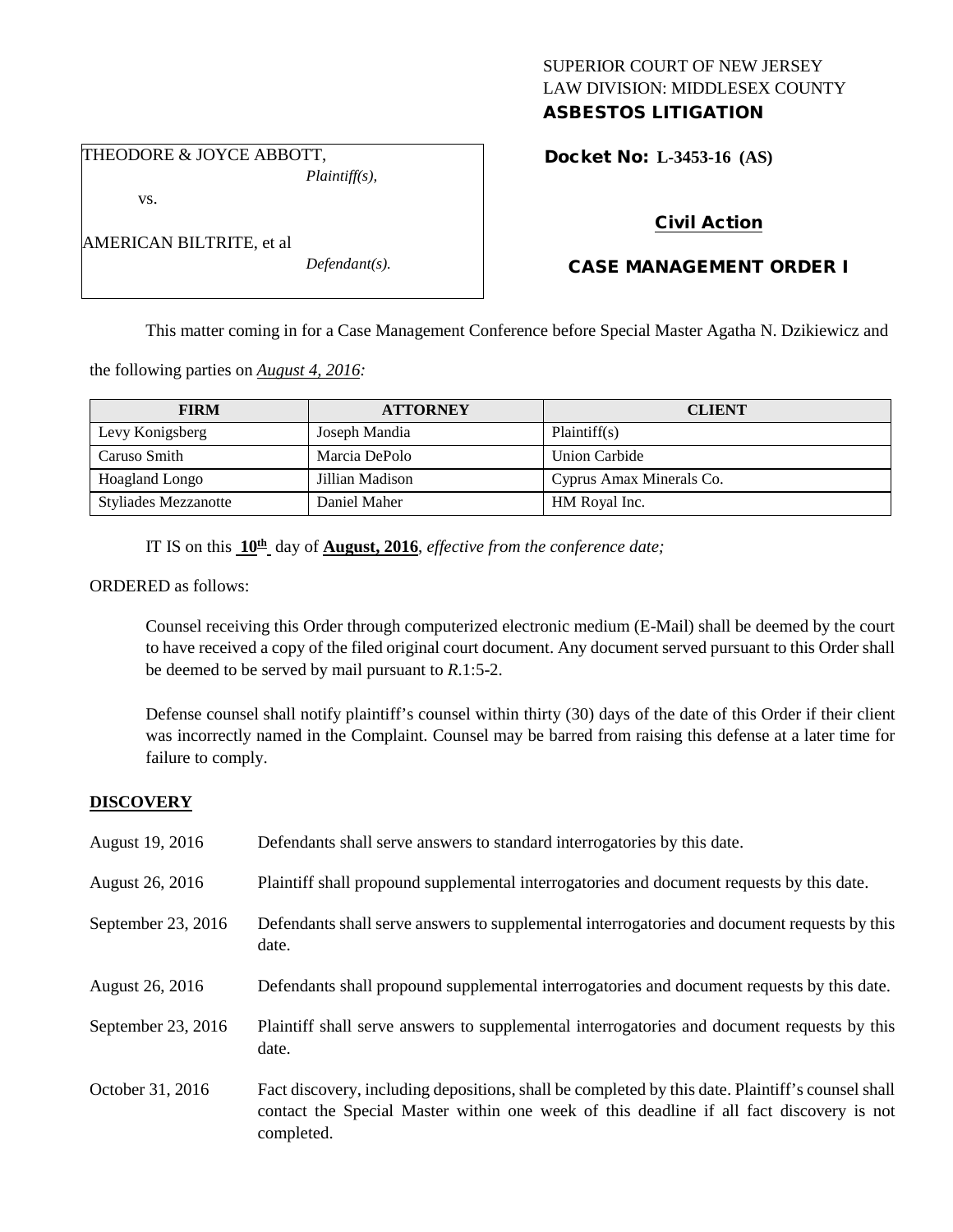#### October 31, 2016 Depositions of corporate representatives shall be completed by this date.

## **EARLY SETTLEMENT**

December 23, 2016 Settlement demands shall be served on all counsel and the Special Master by this date.

#### **SUMMARY JUDGMENT MOTION PRACTICE**

- November 4, 2016 Plaintiff's counsel shall advise, in writing, of intent not to oppose motions by this date.
- November 18, 2016 Summary judgment motions shall be filed no later than this date.
- December 16, 2016 Last return date for summary judgment motions.

## **MEDICAL DEFENSE**

- November 18, 2016 Plaintiff shall serve medical expert reports by this date.
- January 13, 2017 Defendants shall identify its medical experts and serve medical reports, if any, by this date. **In addition, defendants shall notify plaintiff's counsel (as well as all counsel of record) of a joinder in an expert medical defense by this date.**

## **LIABILITY EXPERT REPORTS**

- November 18, 2016 Plaintiff shall identify its liability experts and serve liability expert reports or a certified expert statement by this date or waive any opportunity to rely on liability expert testimony.
- January 13, 2017 Defendants shall identify its liability experts and serve liability expert reports, if any, by this date or waive any opportunity to rely on liability expert testimony.

## **ECONOMIST EXPERT REPORTS**

- November 18, 2016 Plaintiff shall identify its expert economists and serve expert economist report(s), if any, by this date or waive any opportunity to rely on economic expert testimony.
- January 13, 2017 Defendants shall identify its expert economists and serve expert economist report(s), if any, by this date or waive any opportunity to rely on economic expert testimony.

#### **EXPERT DEPOSITIONS**

January 31, 2017 Expert depositions shall be completed by this date. To the extent that plaintiff and defendant generic experts have been deposed before, the parties seeking that deposition in this case must file an application before the Special Master and demonstrate the necessity for that deposition. To the extent possible, documents requested in a deposition notice directed to an expert shall be produced three days in advance of the expert deposition. The expert shall not be required to produce documents that are readily accessible in the public domain.

#### **PRE-TRIAL AND TRIAL**

February 7, 2017 @ 10:00am Settlement conference. All defense counsel shall appear with authority to negotiate settlement and have a representative authorized to negotiate settlement available by

\_\_\_\_\_\_\_\_\_\_\_\_\_\_\_\_\_\_\_\_\_\_\_\_\_\_\_\_\_\_\_\_\_\_\_\_\_\_\_\_\_\_\_\_\_\_\_\_\_\_\_\_\_\_\_\_\_\_\_\_\_\_\_\_\_\_\_\_\_\_\_\_\_\_\_\_\_\_\_\_\_\_\_\_\_\_\_\_\_\_\_\_\_\_\_\_\_\_\_\_\_\_\_\_\_\_\_\_\_\_